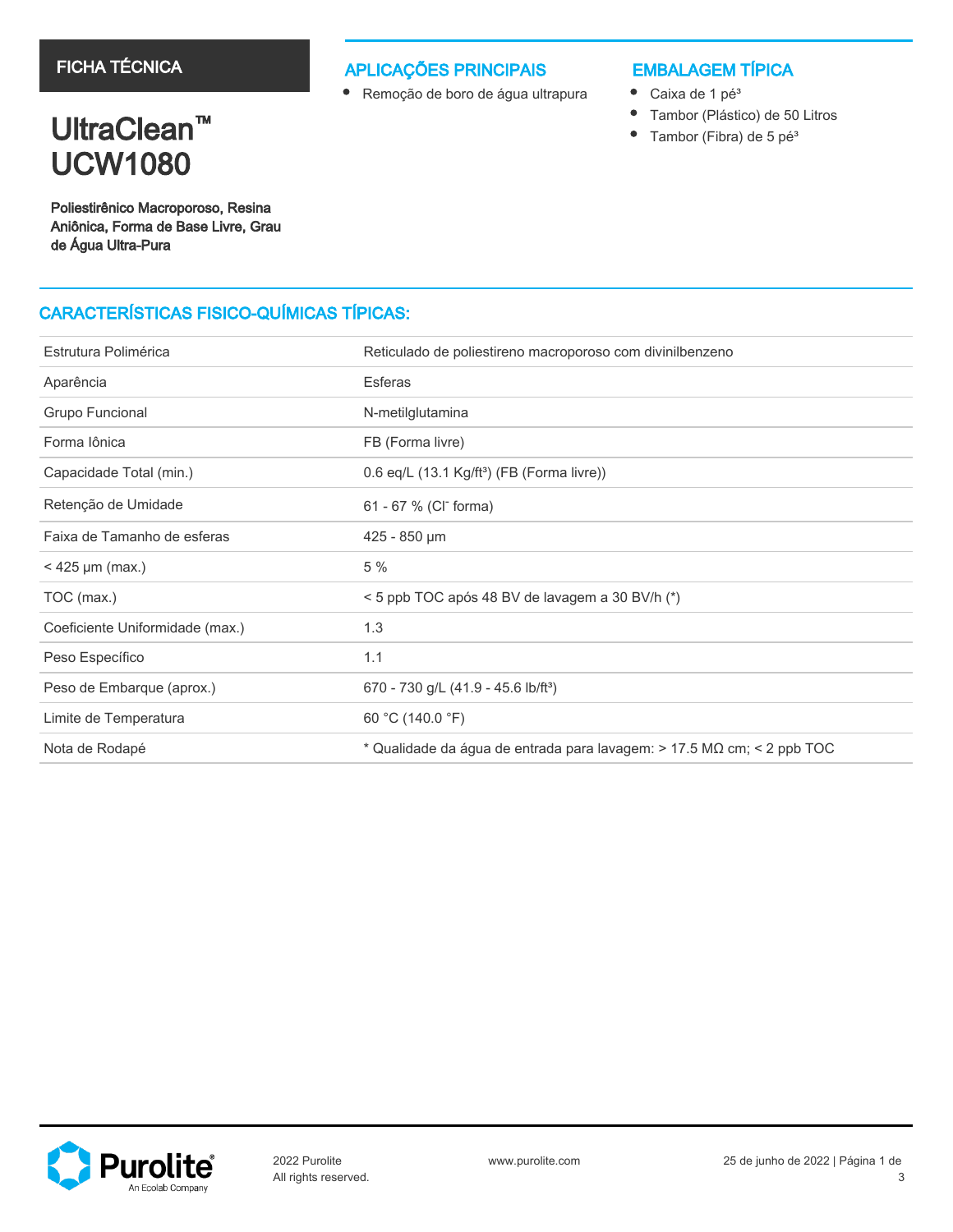# Características Hidráulicas

## PERDA DE CARGA

A perda de carga em um leito de resinas de troca iônica depende da distribuição de tamanho de esferas, da altura do leito de resinas e do volume de espaços vazios entre as esferas, assim como também da vazão e a viscosidade da solução afluente. Fatores que afetam qualquer um desses Parâmetros - presença de material particulado retido no leito, compressão anormal da resina, ou a classificação incompleta de um leito - terão um efeito adverso e resultará em um aumento da perda de carga. Dependendo da qualidade da água dealimentação, da aplicação e do projeto, as taxas específicas de vazão operacional podem variar entre 10 a 40 BV/h.



### PERDA DE CARGA EM UM LEITO DE RESINA